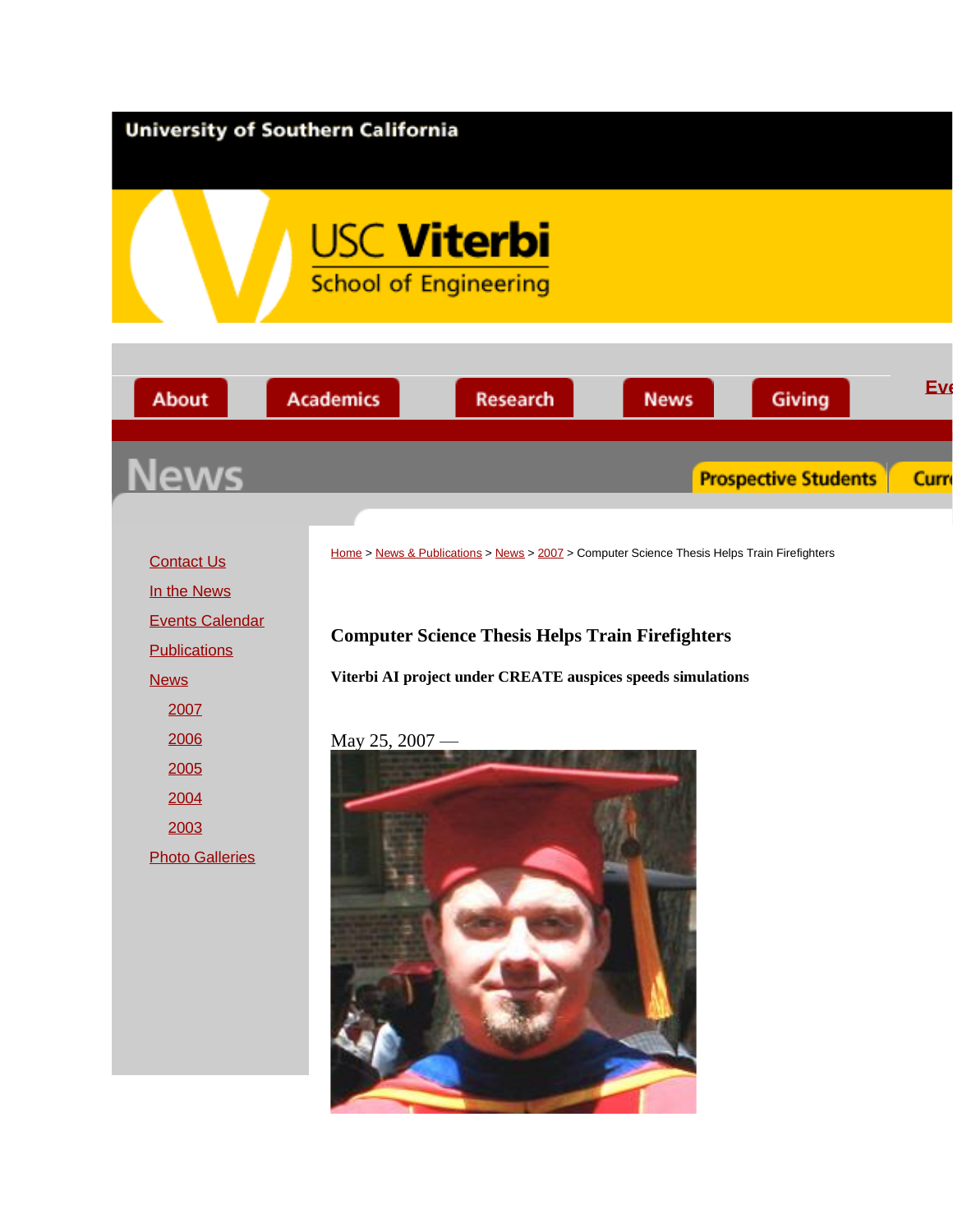**Schurr**

A former Viterbi School computer science graduate student now has his PhD, and t development as a way to train firefighters and other responders to fight conflagrations.

Viterbi School artificial intelligence expert Milind Tambe and Nathan Schurr (PhD into being; working directly with the L.A. County Fire Department as it evolved, m and useful.

The idea was to speed up and make more useful a training simulation. The LAFD had drills working by hand, but without sophisticated computer tools provided by Tamb DEFACTO. In one room, a B-team of veteran firefighters would make up a disaster, where trainees would decide where to send equipment and how to responf. They looked at crude pictures models models moved models at crude pictures models at crude models models at crude models. They look at crude models mo around a map,

The system meant that dozens of top personnel would be tied up for hours. Mobiliz organizational effort that it was necessary to bring as many trainees as possible into many that each individual received little experience. "It's so costly to have large ex Roemer.

DEFACTO totally changed the situation. The B-Team was completely replaced by artificial intelligence system. Instead of a committee of firefighters, DEFACTO ha intelligences, "agents.'"

The agents created disaster scenarios, vivid ones, with images and maps. Individual system,



**USC in flames: AI agents create scnearios for conflagrations, then help trainees fight the fictional fires on real city landscapes, such as this view of the University Park campus.**